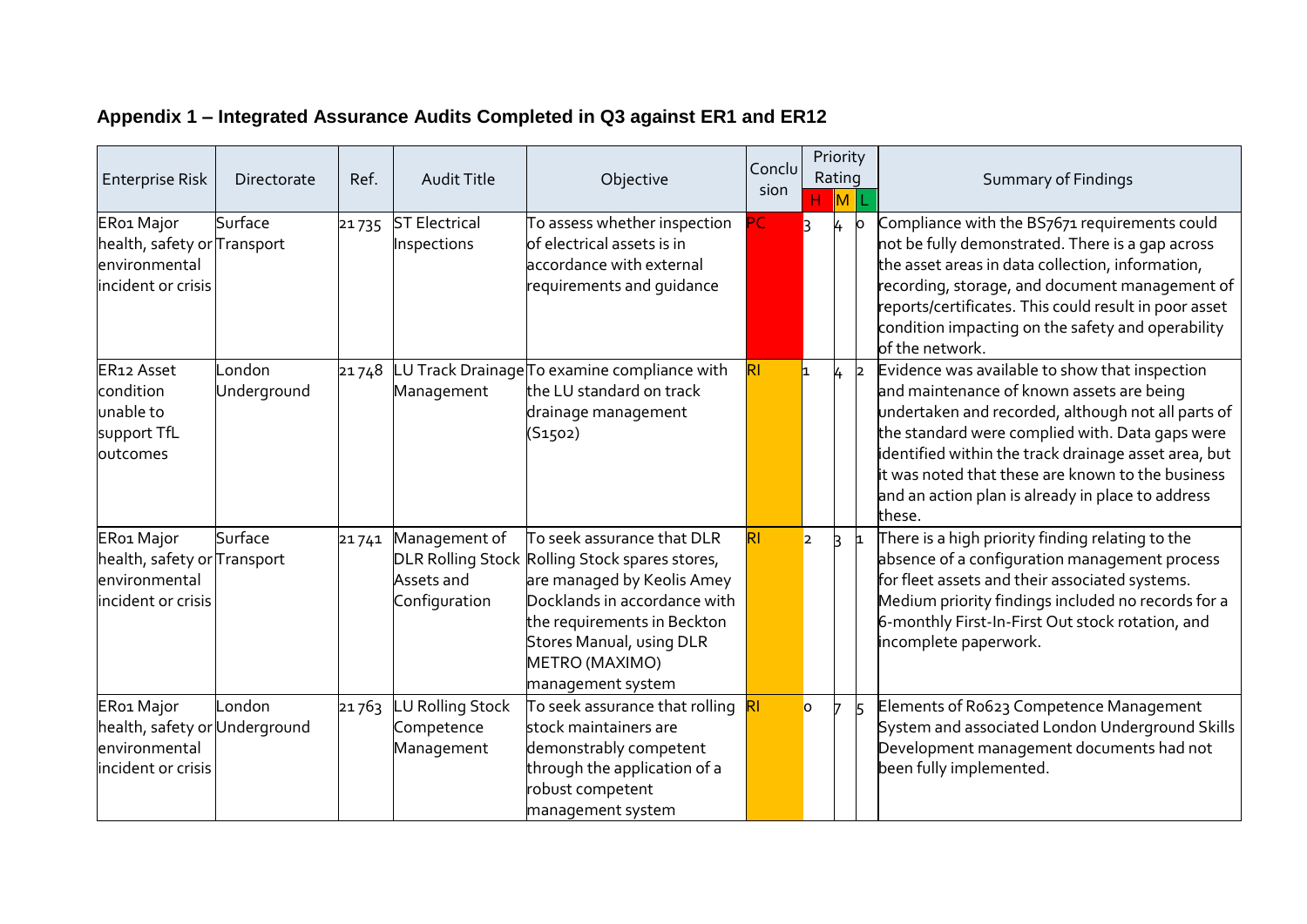| <b>Enterprise Risk</b>                                                             | Directorate           | Ref.          | <b>Audit Title</b>                                                  | Objective                                                                                                                                 | Conclu<br>sion | H.        | Priority<br>Rating<br>$\ M\ $ |           | Summary of Findings                                                                                                                                                                                                                                                                                                                                                                                                                                  |
|------------------------------------------------------------------------------------|-----------------------|---------------|---------------------------------------------------------------------|-------------------------------------------------------------------------------------------------------------------------------------------|----------------|-----------|-------------------------------|-----------|------------------------------------------------------------------------------------------------------------------------------------------------------------------------------------------------------------------------------------------------------------------------------------------------------------------------------------------------------------------------------------------------------------------------------------------------------|
| ER01 Major<br>health, safety or Underground<br>environmental<br>incident or crisis | London                | 21744         | Training and<br>Competence                                          | LU Service Control To assess compliance with<br>training and competence<br>requirements                                                   | RI             |           | I2                            |           | Requires Improvement - There are no Risk Based<br>Training Needs Analysis documents in place for<br>safety-critical service control staff, and there is a<br>significant gap in the assurance of assessor<br>competence. These are significant control gaps<br>which could impact on the competency of service<br>control staff. Medium priority issues were identified<br>with management assurance activities and<br>competence development plans. |
| ER12 Asset<br>condition<br>unable to<br>support TfL<br>outcomes                    | .ondon<br>Underground | 21743         | <b>LU</b> Vegetation<br>Management                                  | To verify that the actions from AC<br>the previous poorly controlled<br>audits have been implemented                                      |                | lo.       | h.                            | lo        | This follow up audit identified an overall<br>improvement on inspection reporting and the<br>management of vegetation work orders.                                                                                                                                                                                                                                                                                                                   |
| ER01 Major<br>health, safety or Transport<br>environmental<br>incident or crisis   | Surface               | $21746$ Trams | Compliance                                                          | To assess compliance with<br>Infrastructure SHE HSE legislation and Trams<br>SHE management system<br>procedures                          | <b>AC</b>      | lo.       | 4                             |           | Although several issues have been identified, the<br>core risk management requirements of this audit<br>have been satisfied. It is acknowledged that<br>past/current COVID-19 and staffing issues have<br>made compliance in some lower priority areas<br>more challenging.                                                                                                                                                                          |
| ER12 Asset<br>condition<br>unable to<br>support TfL<br>outcomes                    | _ondon<br>Underground | 21745         | Fleet Heavy<br>Overhaul Team<br>process and<br>procedures           | To provide assurance that the<br>fleet heavy overhaul has<br>suitable and sufficient process<br>and procedures to ensure<br>asset quality | <b>AC</b>      | lo.       | lo.                           |           | Adequately Controlled - Engineering Changes of<br>Fleet Heavy Overhaul assets were defined in<br>management systems and records well<br>maintained.                                                                                                                                                                                                                                                                                                  |
| ER01 Major<br>health, safety or<br>environmental<br>incident or crisis             | Finance               | 21771         | Commercial<br>Development<br><b>Skills Centre SHE</b><br>Compliance | To seek assurance that the<br><b>Skills Centres are SHE</b><br>compliant                                                                  | <b>WC</b>      | <b>lo</b> | lo.                           | <b>lo</b> | The roles and responsibilities of the various<br>partners involved in supporting this construction<br>skills initiative were clearly defined and compliant<br>with SHE requirements.                                                                                                                                                                                                                                                                 |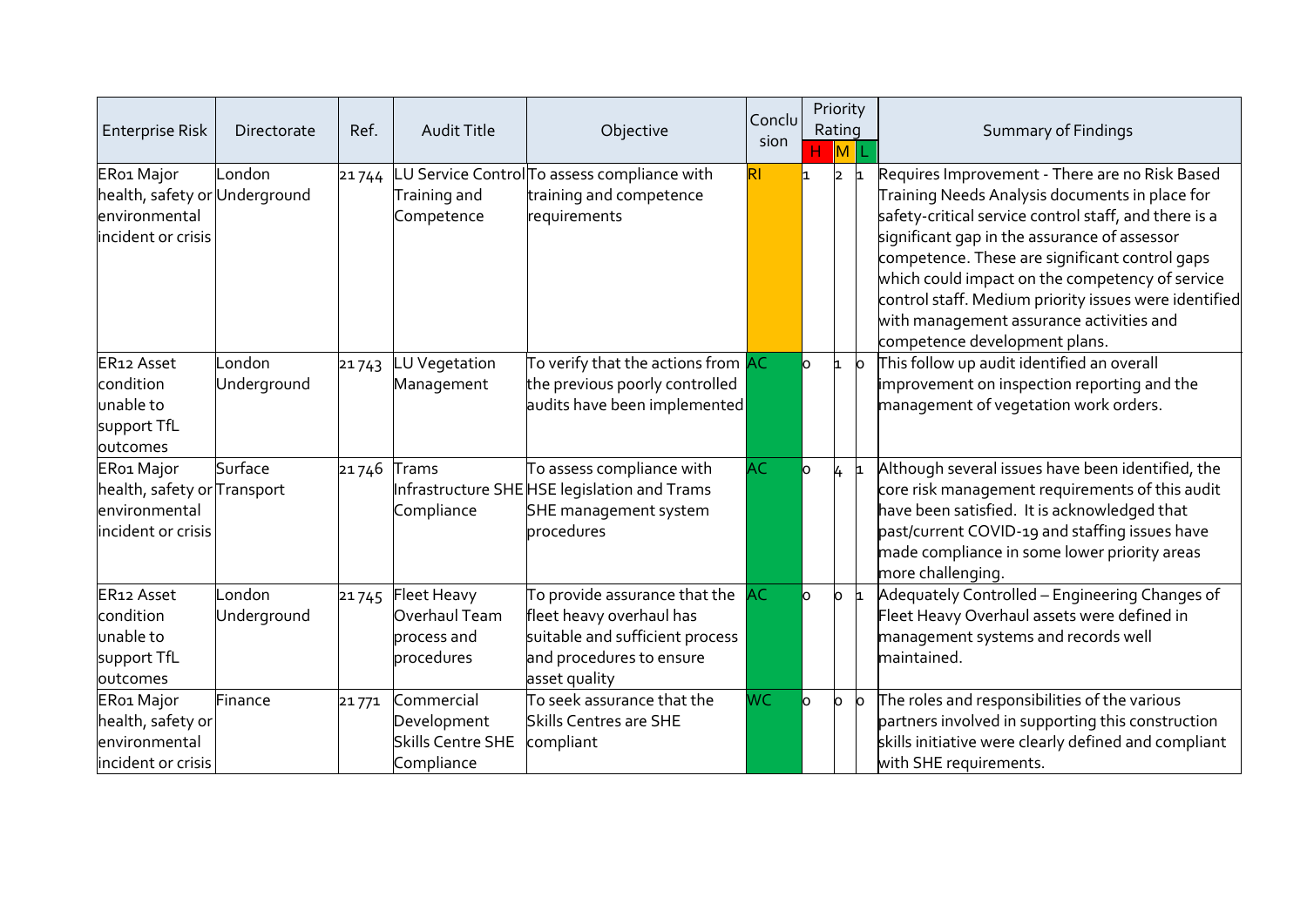| <b>Enterprise Risk</b>                                                             | Directorate | Ref.  | <b>Audit Title</b>                                                 | Objective                                                                                                      | Conclu<br>sion | Rating | <b>M</b> | Priority | Summary of Findings                                                                                                                                                                                                                                                                                                                                                                                                                                                                                   |
|------------------------------------------------------------------------------------|-------------|-------|--------------------------------------------------------------------|----------------------------------------------------------------------------------------------------------------|----------------|--------|----------|----------|-------------------------------------------------------------------------------------------------------------------------------------------------------------------------------------------------------------------------------------------------------------------------------------------------------------------------------------------------------------------------------------------------------------------------------------------------------------------------------------------------------|
| ER01 Major<br>health, safety or Underground<br>environmental<br>incident or crisis | .ondon      | 21704 | Russell Square<br>Area Integrated<br><b>Systems Audit</b>          | To provide assurance that key<br>requirements contained in the Rated<br>management system are being<br>met     | <b>Not</b>     |        |          | lo       | Conformance rate 72% - Significant issues related<br>to DSE, lone working, system checks programme,<br>olanned general inspections (PGIs), asset checks,<br>Fire Risk Assessment actions, evacuation drills,<br>fire call point tests, control of keys, security<br>checks, digital CCTV checks, night worker<br>questionnaires, communications of rule book<br>changes.                                                                                                                              |
| ER01 Major<br>health, safety or Underground<br>environmental<br>incident or crisis | .ondon      | 21705 | Marylebone Area<br>Integrated<br>Systems Audit                     | To provide assurance that key Mot<br>requirements contained in the Rated<br>management system are being<br>met |                |        | О        | $\circ$  | Conformance rate 90% - Significant issues related<br>to lone working, secure room checks, COVID-19<br>Assurance Checks, evacuation training and<br>cleaners' key control.                                                                                                                                                                                                                                                                                                                             |
| ER01 Major<br>health, safety or Underground<br>environmental<br>incident or crisis | _ondon      | 21707 | <b>Blackfriars Area</b><br>Integrated<br>Systems Audit             | To provide assurance that key Not<br>requirements contained in the Rated<br>management system are being<br>met |                |        | O        | $\circ$  | Conformance Rate 65% - Issues related to risk<br>assessments for medically restricted staff, lone<br>working controls, systems check programme, PGI<br>checklists, asset checks, platform edge camera<br>checks, lift and escalator checks, COVID-19<br>Assurance Checks, Station Information Files,<br>Track Layout Diagram Checks, DNA Swab Kits<br>availability, station familiarisation, fire call point<br>egimes, security checks, competence assurance,<br>night worker health questionnaires. |
| ER01 Major<br>health, safety or Underground<br>environmental<br>incident or crisis | .ondon      | 21726 | <b>LU Stonebridge</b><br>Park Depot<br>Integrated<br>Systems Audit | To provide assurance that key Not<br>requirements contained in the Rated<br>management system are being<br>met |                |        | O.       | $\circ$  | Conformance rate 75% - Significant issues related<br>o chemicals, manual handling, vibration, PGIs,<br>COVID-19 Checks, Night Worker Questionnaires,<br>Fire Risk Assessments, Fire Drills, Pollution<br>Prevention toolbox talks.                                                                                                                                                                                                                                                                    |

## **Integrated Systems Audits**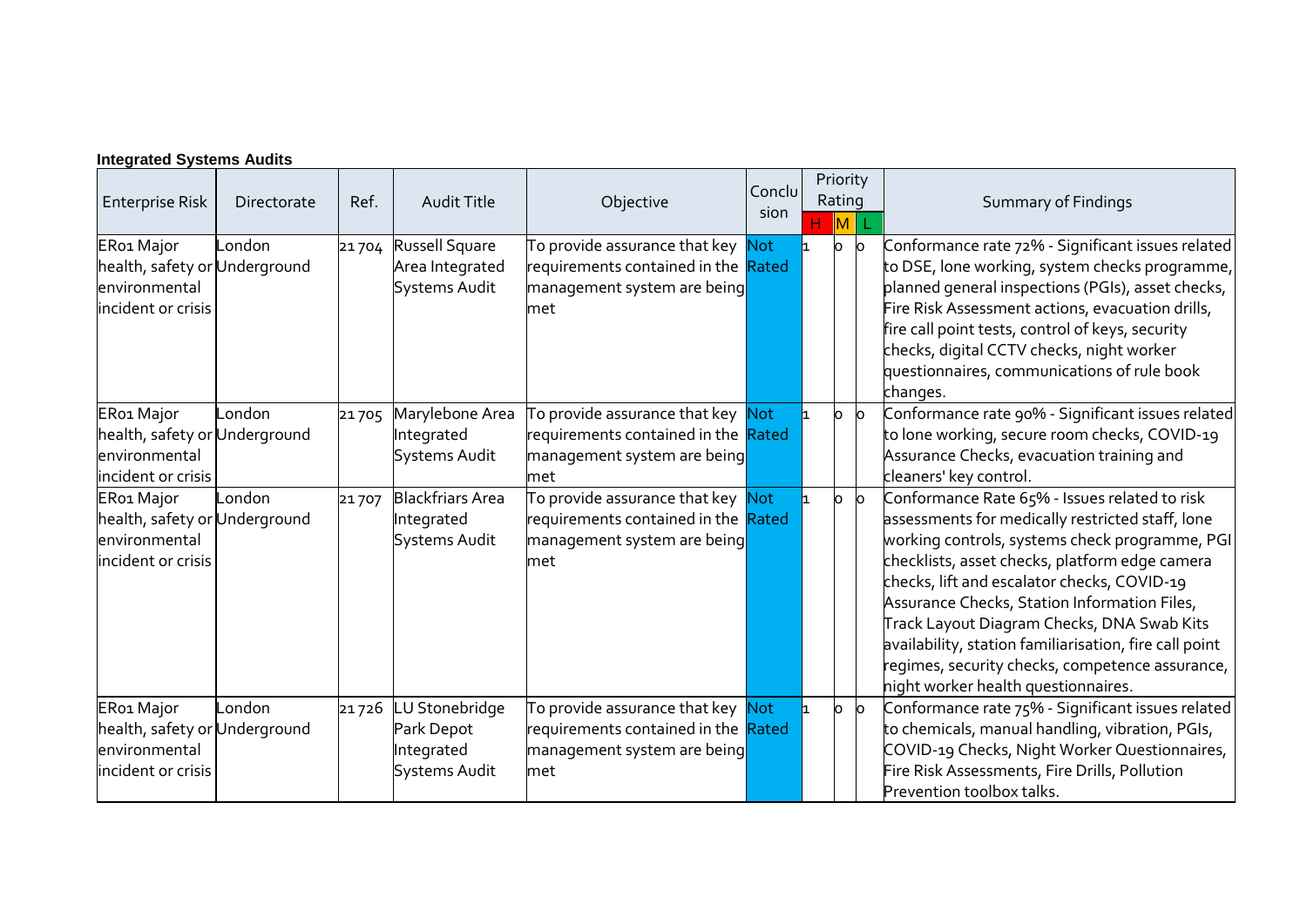| <b>Enterprise Risk</b>                                                             | Directorate | Ref.  | <b>Audit Title</b>                                           | Objective                                                                                                                         | Conclu<br>sion | H.             | Priority<br>Rating<br>$\overline{\mathsf{M}}$ |     | <b>Summary of Findings</b>                                                                                                                                                                                                                                                                                                                                                                                                   |
|------------------------------------------------------------------------------------|-------------|-------|--------------------------------------------------------------|-----------------------------------------------------------------------------------------------------------------------------------|----------------|----------------|-----------------------------------------------|-----|------------------------------------------------------------------------------------------------------------------------------------------------------------------------------------------------------------------------------------------------------------------------------------------------------------------------------------------------------------------------------------------------------------------------------|
| ER01 Major<br>health, safety or Underground<br>environmental<br>incident or crisis | London      | 21719 | Jubilee Service<br>Systems Audit                             | To provide assurance that key Not<br>Control Integrated requirements contained in the Rated<br>management system are being<br>met |                | n.             |                                               | lo. | Conformance Rate 68% - Issues related to<br>Display Screen Equipment (DSE), medical<br>restrictions risk assessments, PGI checklists, fire<br>risk assessments actions and drills, emergency<br>equipment checks and checks of the back up<br>control room, night worker health<br>questionnaires, communication of rule book<br>changes, authorisation of shift plans in<br>advance and quarterly financial systems checks. |
| ER01 Major<br>health, safety or Underground<br>environmental<br>incident or crisis | _ondon      | 21720 | Stratford<br>Traincrew<br>Integrated<br><b>Systems Audit</b> | To provide assurance that key Not<br>requirements contained in the Rated<br>management system are being<br>met                    |                | $\overline{O}$ | $\circ$                                       | h.  | Conformance rate 76% - Significant issues<br>related to DSE, medical restrictions risk<br>assessments, first aid boxes, traffic controller<br>diagrams, Train Managers expired competence<br>development plans, monitoring of periodic<br>medicals, maintenance of notices cases and<br>quarterly financial system checks.                                                                                                   |
| ER01 Major<br>health, safety or Underground<br>environmental<br>incident or crisis | London      | 21708 | Integrated<br>Systems Audit                                  | Westminster Area To provide assurance that key Not<br>requirements contained in the Rated<br>management system are being<br>lmet  |                | $\overline{O}$ | $\circ$                                       | h   | Conformance rate 73% - Significant issues<br>related to overdue risk assessments, medical<br>restriction risk assessments, lone working<br>arrangements, PGI checklists, lift<br>communications tests, station information files,<br>checking of track layout diagrams, tenants<br>familiarisation, digital CCTV logs, expired<br>competence development plans, night worker<br>health questionnaires.                       |